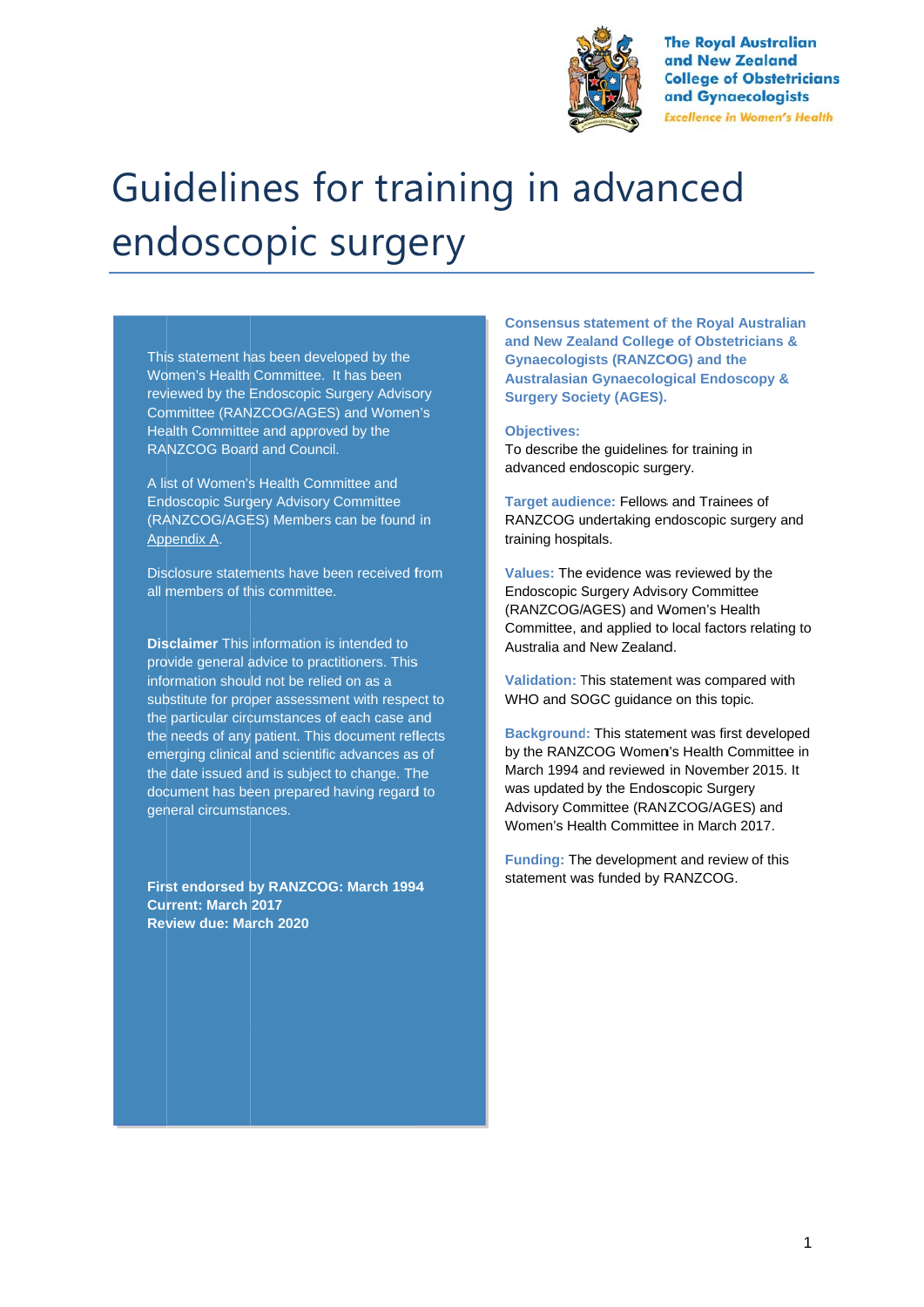## **Table of contents**

|                                                                               | Appendix A Women's Health Committee and Endoscopic Surgery Advisory Committee |  |  |  |
|-------------------------------------------------------------------------------|-------------------------------------------------------------------------------|--|--|--|
| Appendix B Overview of the development and review process for this statement7 |                                                                               |  |  |  |
|                                                                               |                                                                               |  |  |  |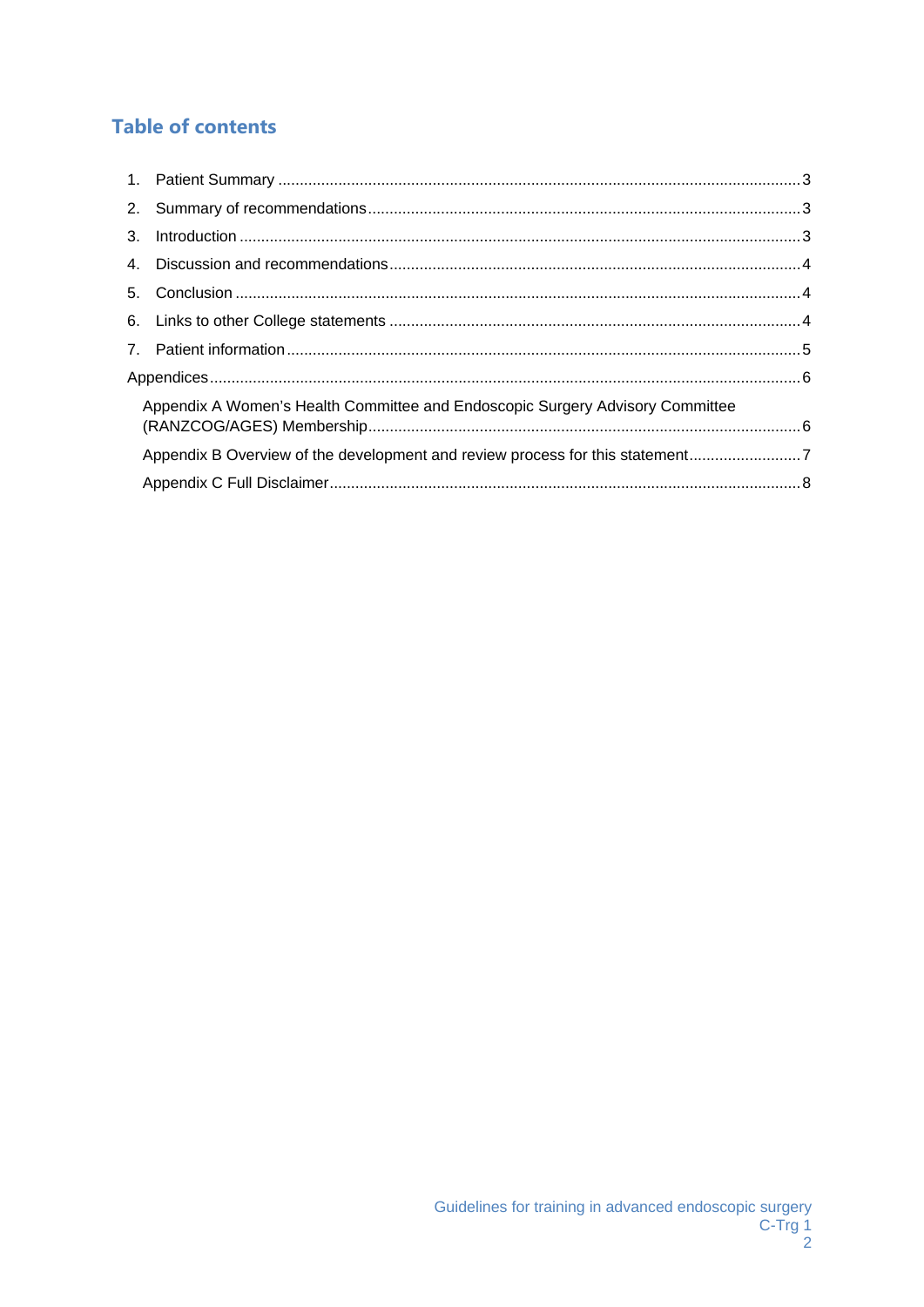### **1. Patient Summary**

These guidelines address issues in the training of specialists in the performance of advanced gynaecological endoscopic procedures.

#### **2. Summary of recommendations**

| <b>Recommendation 1</b>                                                | Grade           |
|------------------------------------------------------------------------|-----------------|
| Practitioners performing advanced gynaecological endoscopic procedures | Consensus-based |
| must be appropriately trained in the performance of such procedures.   | recommendation  |
| <b>Recommendation 2</b>                                                | Grade           |
| The introduction of new surgical procedures is subject to appropriate  | Consensus-based |
| ethical considerations.                                                | recommendation  |

### **3. Introduction**

Endoscopic surgery, encompassing laparoscopic, robot-assisted laparoscopic and hysteroscopic approaches, is an appropriate diagnostic and therapeutic intervention for a range of gynaecological conditions.

Fellows and Trainees of RANZCOG undertaking surgery of this nature have a responsibility to their patients to achieve and maintain a satisfactory standard of surgical training, such that case selection and performance of the surgery is both appropriate and safe.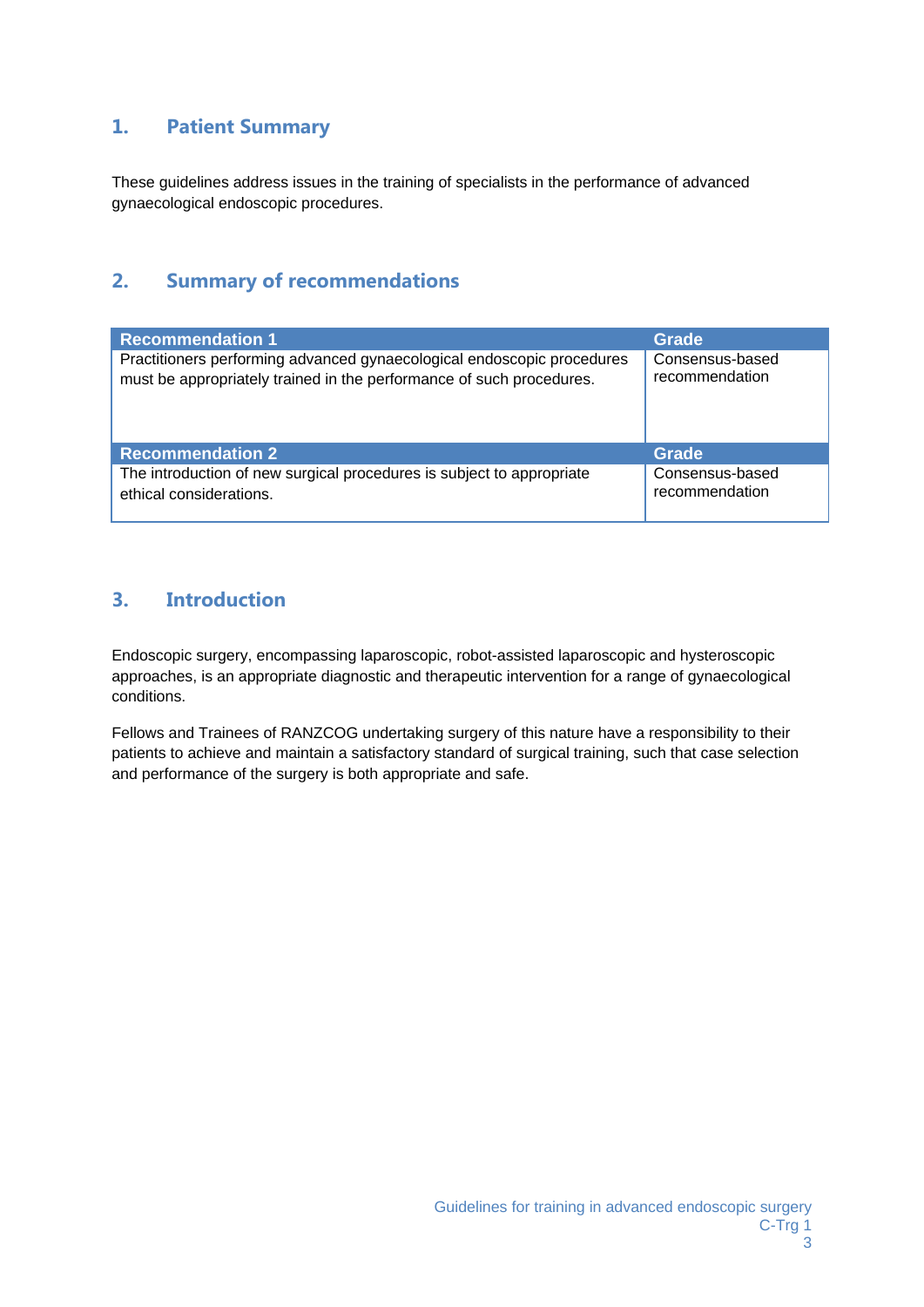## **4. Discussion and recommendations**

- 1. While it is anticipated that during the course of training all Fellows and Trainees should gain a minimum amount of endoscopic experience, the nature of endoscopic surgery is such that not all Fellows and Trainees will be competent to perform all procedures. More advanced procedures (such as total laparoscopic hysterectomy, pelvic fascial repair or excision of advanced endometriosis) require further training and supervision prior to unsupervised performance. The acquisition of this training may occur in a number of ways including recognised training posts in endoscopic surgery, such as an Advanced Training Module (ATM); ongoing surgical skills courses developed by the College or special interest groups and ongoing regular exposure to a Fellow with advanced endoscopic skills, who provides traditional individual training.
- 2. Training organizations and individual training supervisors have a responsibility to trainees. Training must only occur within the scope of practice of the trainer and should occur within an established and reviewed training framework.
- 3. RANZCOG encourages Fellows and Trainees to be proactive in the acquisition of new skills and actively promotes ethical research and evaluation of any new procedure prior to its widespread use. It is expected that Fellows and Trainees adhere to the principles of informed consent, specifically indicating if the procedure may be viewed as experimental or as yet unproven. Any Fellow involved in the development of new procedures must ensure that the procedures have appropriate ethical clearance and that outcome data is collected and periodically reviewed.
- 4. Credentialing of any gynaecologist is the responsibility of the relevant hospital or health authority. It is expected that a Fellow of RANZCOG would be included on any hospital committee to which the Fellow would be applying for privileges. Credentialing of gynaecologists should be referenced to the Scope of Clinical Practice Levels identified in *Guidelines for performing gynecological endoscopic procedures* (College Statement C-Trg 2).
- 5. Fellows and Trainees should familiarise themselves with *Guidelines for performing gynecological endoscopic procedures* (College Statement C-Trg 2).

## **5. Conclusion**

Practitioners performing advanced endoscopic procedures must be appropriately trained in the performance of such procedures. Credentialing for such procedures is the responsibility of the relevant hospital or health authority.

## **6. Links to other College statements**

Evidence-based Medicine, Obstetrics and Gynaecology (C-Gen 15) https://www.ranzcog.edu.au/RANZCOG\_SITE/media/RANZCOG-MEDIA/Women%27s%20Health/Statement%20and%20guidelines/Clinical%20- %20General/Evidence-based-medicine,-Obstetrics-and-Gynaecology-(C-Gen-15)-Review-March-2016.pdf?ext=.pdf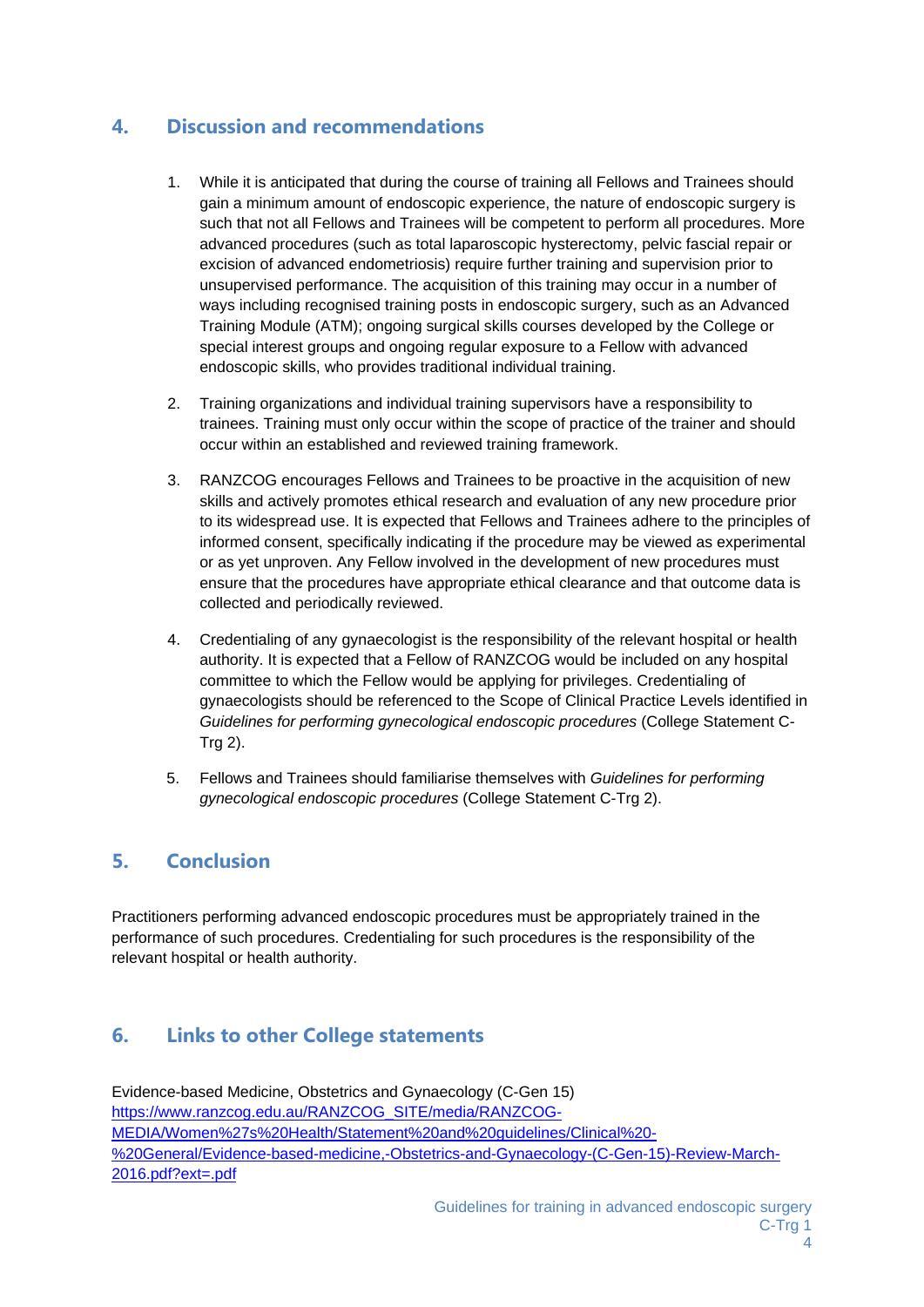Guidelines for performing advanced operative laparoscopy (C-Trg 2) https://www.ranzcog.edu.au/RANZCOG\_SITE/media/RANZCOG-MEDIA/Women%27s%20Health/Statement%20and%20guidelines/Clinical%20-%20Training/C-Trg\_2\_Guidelines\_for\_performing\_adv\_oprative\_laparoscopy\_Review\_Nov\_10.pdf?ext=.pdf

## **7. Patient information**

A range of RANZCOG Patient Information Pamphlets can be ordered via:

https://www.ranzcog.edu.au/Womens-Health/Patient-Information-Guides/Patient-Information-Pamphlets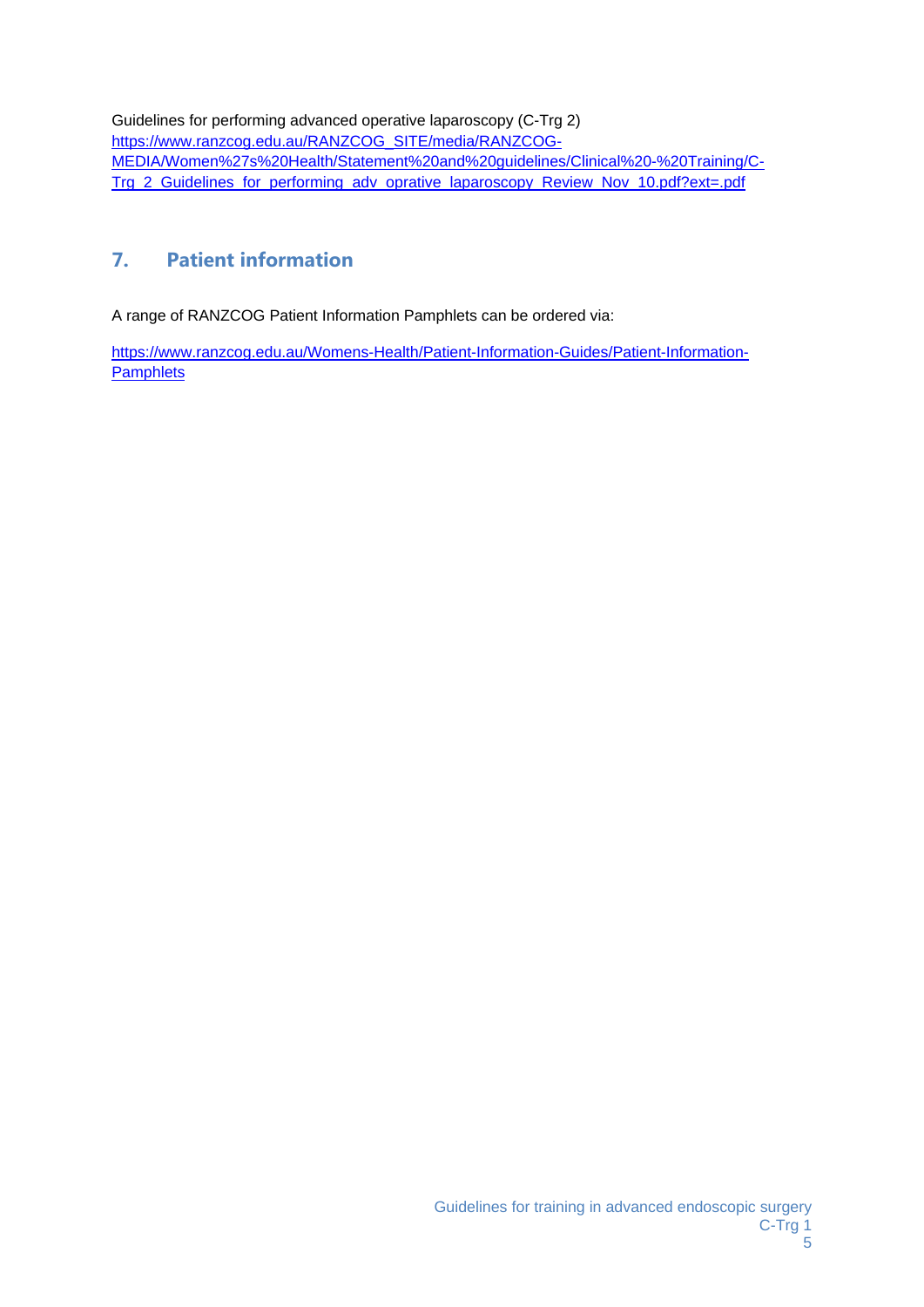# **Appendices**

**Appendix A Women's Health Committee** 

| <b>Name</b>                       | <b>Position on Committee</b>    |
|-----------------------------------|---------------------------------|
| Professor Yee Leung               | Chair                           |
| Dr Joseph Sgroi                   | Deputy Chair, Gynaecology       |
| Associate Professor Janet Vaughan | Deputy Chair, Obstetrics        |
| Professor Susan Walker            | Member                          |
| Associate Professor Ian Pettigrew | Member                          |
| Dr Tal Jacobson                   | Member                          |
| Dr Ian Page                       | Member                          |
| Dr John Regan                     | Member                          |
| Dr Craig Skidmore                 | Member                          |
| Dr Lisa Hui                       | Member                          |
| Dr Bernadette White               | Member                          |
| Dr Scott White                    | Member                          |
| Associate Professor Kirsten Black | Member                          |
| Dr Greg Fox                       | <b>College Medical Officer</b>  |
| Dr Marilyn Clarke                 | Chair of the A&TSI WHC          |
| Dr Martin Byrne                   | <b>GPOAC Representative</b>     |
| Ms Catherine Whitby               | <b>Community Representative</b> |
| Ms Sherryn Elworthy               | Midwifery Representative        |
| Dr Amelia Ryan                    | <b>Trainee Representative</b>   |

#### **Endoscopic Surgery Advisory Committee (RANZCOG/AGES) Membership**

| <b>Name</b>                        | <b>Position on Committee</b>         |
|------------------------------------|--------------------------------------|
| Dr Stephen Lyons                   | Chair, Representative AGES           |
| Professor Michael Permezel         | Deputy Chair, Representative RANZCOG |
| Dr James Tsaltas                   | <b>Representative AGES</b>           |
| Professor Ian Symonds              | Representative RANZCOG               |
| Dr John Tait                       | Representative RANZCOG               |
| Associate Professor Jason Abbott   | <b>Representative AGES</b>           |
| Associate Professor Anusch Yazdani | <b>President AGES</b>                |
| Professor Steve Robson             | <b>President RANZCOG</b>             |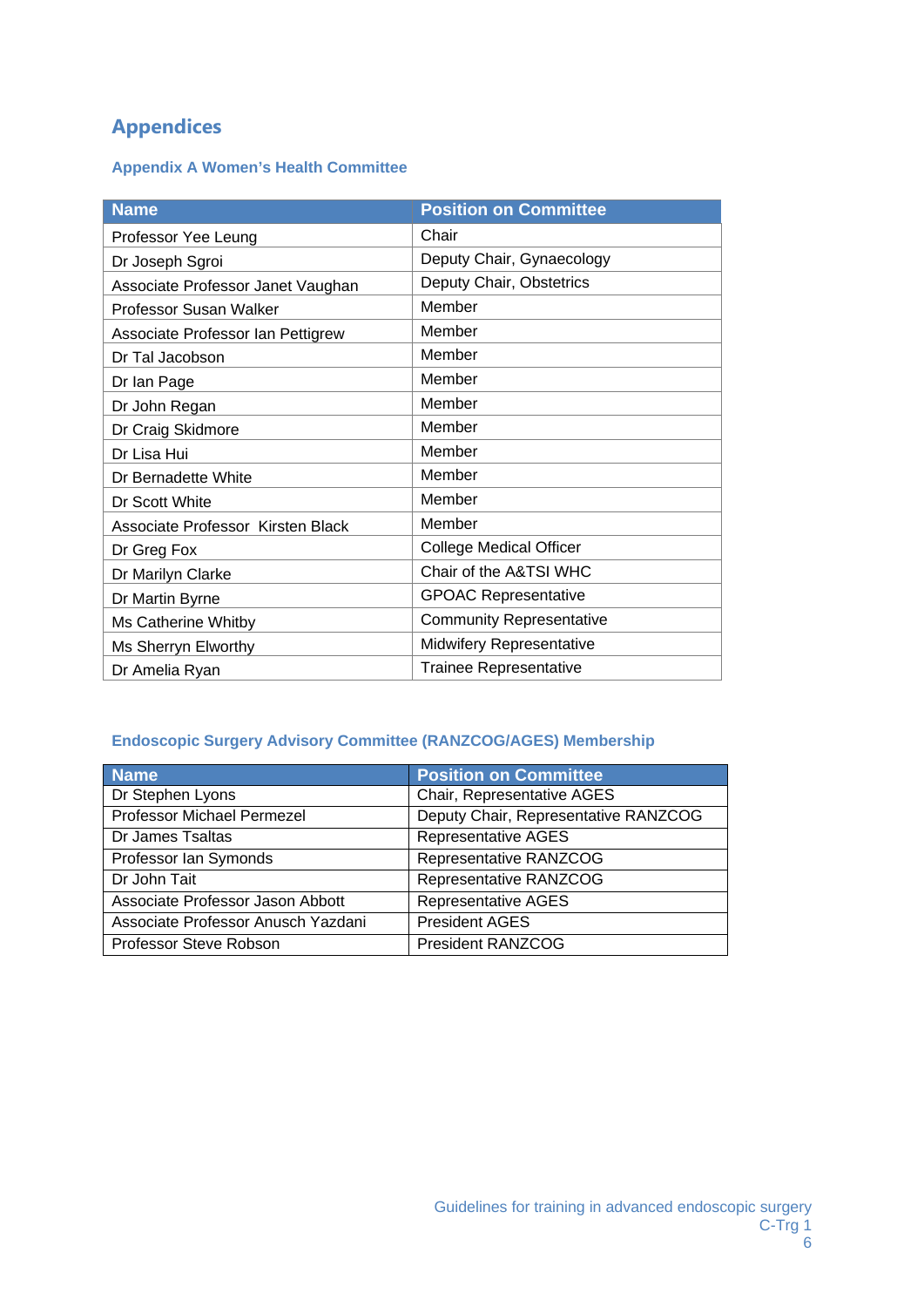#### **Appendix B Overview of the development and review process for this statement**

#### *i. Steps in developing and updating this statement*

This statement was originally developed in 1994 and was most recently reviewed in March 2017. The Endoscopic Surgery Advisory Committee (RANZCOG/AGES) carried out the following steps in reviewing this statement:

- Declarations of interest were sought from all members prior to reviewing this statement.
- Structured clinical questions were developed and agreed upon.
- An updated literature search to answer the clinical questions was undertaken.
- At the March 2017 face-to-face committee meeting, the existing consensus-based recommendations were reviewed and updated (where appropriate) based on the available body of evidence and clinical expertise. Recommendations were graded as set out below in Appendix B part iii)

#### *ii. Declaration of interest process and management*

Declaring interests is essential in order to prevent any potential conflict between the private interests of members, and their duties as part of the Endoscopic Surgery Advisory Committee (RANZCOG/AGES).

A declaration of interest form specific to guidelines and statements was developed by RANZCOG and approved by the RANZCOG Board in September 2012. The Endoscopic Surgery Advisory Committee (RANZCOG/AGES) members were required to declare their relevant interests in writing on this form prior to participating in the review of this statement.

Members were required to update their information as soon as they become aware of any changes to their interests and there was also a standing agenda item at each meeting where declarations of interest were called for and recorded as part of the meeting minutes.

There were no significant real or perceived conflicts of interest that required management during the process of updating this statement.

#### *iii. Grading of recommendations*

Each recommendation in this College statement is given an overall grade as per the table below, based on the National Health and Medical Research Council (NHMRC) Levels of Evidence and Grades of Recommendations for Developers of Guidelines.<sup>17</sup> Where no robust evidence was available but there was sufficient consensus within the Endoscopic Surgery Advisory Committee (RANZCOG/AGES), consensus-based recommendations were developed or existing ones updated and are identifiable as such. Consensus-based recommendations were agreed to by the entire committee. Good Practice Notes are highlighted throughout and provide practical guidance to facilitate implementation. These were also developed through consensus of the entire committee.